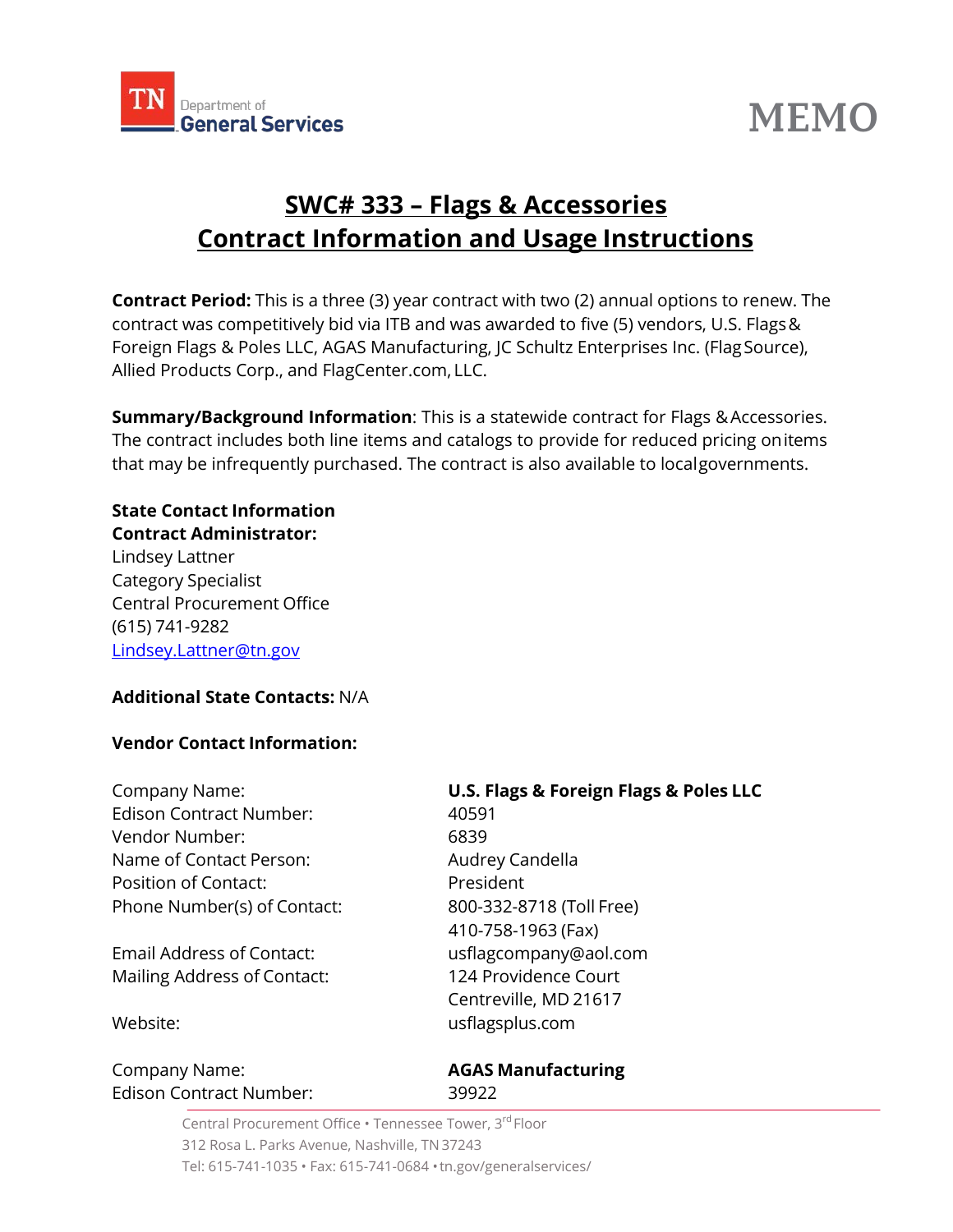Vendor Number: 171452 Name of Contact Person: Jacklyn Liberman Position of Contact: Bids and Contract Manager

Email Address of Contact: [Jacklyn@agasmfg.com](mailto:Jacklyn@agasmfg.com)

Mailing Address of Contact: 2701 East Tioga Street

Edison Contract Number: 39918 Vendor Number: 0504 Name of Contact Person: Bill Kuch Position of Contact: Bids and Contract Manager Phone Number(s) of Contact: 630-406-6191 (Office)

Email Address of Contact: [bkuch@flagsource.com](mailto:bkuch@flagsource.com) Mailing Address of Contact: 951 Swanson Drive

Company Name: **Allied Products Corp** Edison Contract Number: 39916 Vendor Number: 171448 Name of Contact Person: Geri Sauerwin Position of Contact: Bids and Contract Manager Phone Number(s) of Contact: 866-497-3524 (Toll Free)

Mailing Address of Contact: 1420 Kansas Ave

Company Name: **FlagCenter.com, LLC** Edison Contract Number: 39919 Vendor Number: 171450 Name of Contact Person: Maureen Criscuolo Position of Contact: Bids and Contract Manager Phone Number(s) of Contact: (901) 762-0044 (Office)

Phone Number(s) of Contact: 212-777-1178 Ext. 6505 (Office) (866) 269-3524 (Toll Free) 215-689-4091 (Fax) [sales@agasmfg.com](mailto:sales@agasmfg.com) Philadelphia, PA 19134 Website: Website: when the contract onlineflagstore.com

# Company Name: **JC Schultz Enterprises Inc. (Flag Source)**

800-352-4876 (Fax) 800-323-9127 (Toll Free) Batavia, Illinois 60510 Website: when the state of the flagsource.com

816-241-8881 (Fax) Email Address of Contact: [gsauerwin@alliedproductsinc.com](mailto:gsauerwin@alliedproductsinc.com) Kansas City, MO 64127 Website: alliedflag.com